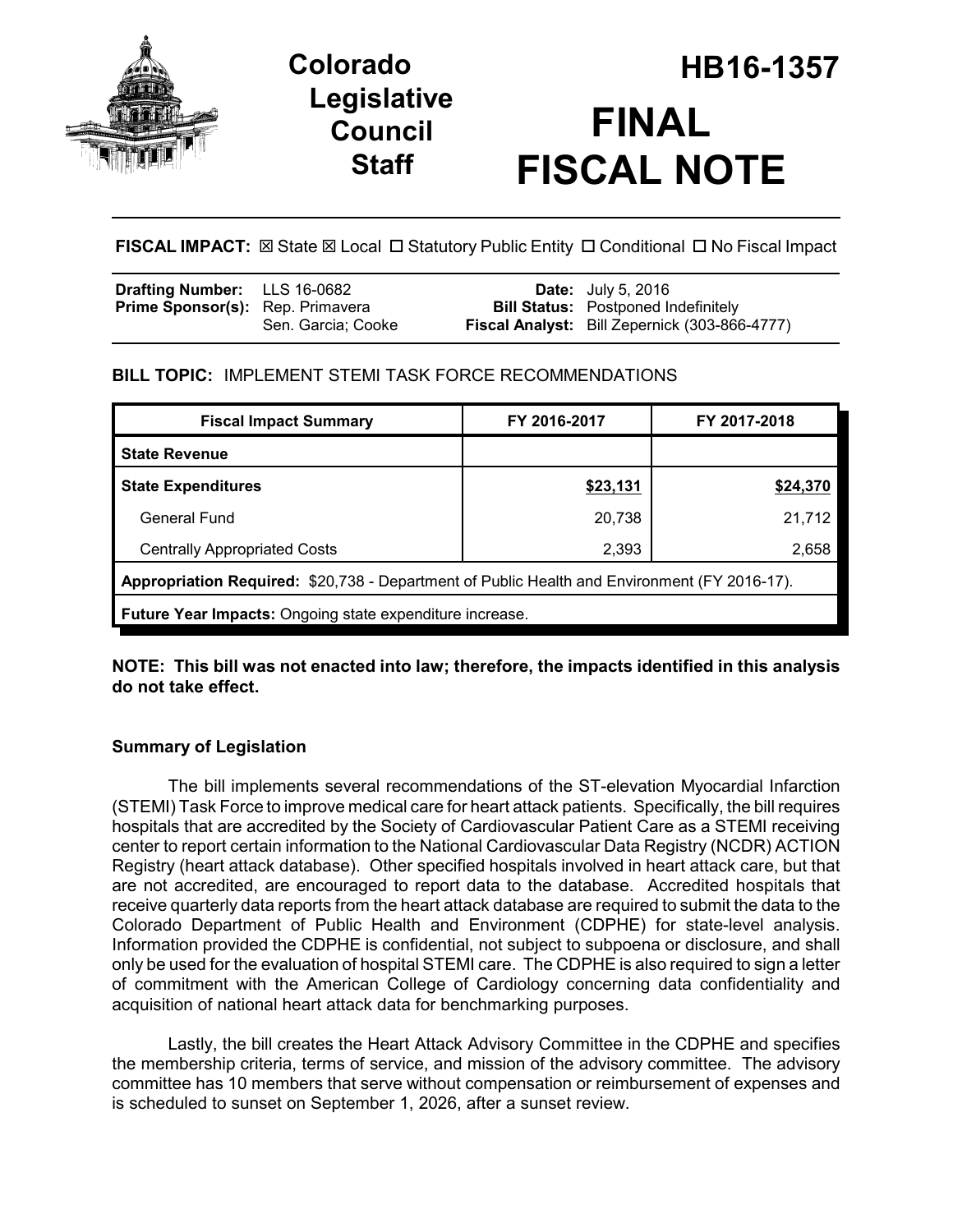#### **State Expenditures**

The bill increases costs in the CDPHE by **\$23,131 and 0.2 FTE in FY 2016-17 and \$24,370 and 0.2 FTE in FY 2017-18**, paid from the General Fund. These costs are summarized in Table 1 and discussed below.

| Table 1. Expenditures Under HB 16-1357 |            |            |  |  |  |
|----------------------------------------|------------|------------|--|--|--|
| <b>Cost Components</b>                 | FY 2016-17 | FY 2017-18 |  |  |  |
| <b>Personal Services</b>               | \$10,738   | \$11,712   |  |  |  |
| FTE.                                   | $0.2$ FTE  | 0.2 FTE    |  |  |  |
| Data Acquisition                       | 10,000     | 10,000     |  |  |  |
| Centrally Appropriated Costs*          | 2,393      | 2,658      |  |  |  |
| TOTAL                                  | \$23,131   | \$24,370   |  |  |  |

*\* Centrally appropriated costs are not included in the bill's appropriation.*

To process and analyze heart attack data from hospitals and conduct a state-level analysis, the CDPHE requires 0.2 FTE at a cost of \$10,738 in FY 2016-17 and \$11,712 in FY 2017-18. To obtain required benchmarking data from the American College of Cardiology, costs will increase by \$10,000 per year. In addition, staff in the CDPHE will be required to provide staff support to facilitate the new advisory committee. This work can also be accomplished within existing appropriations.

*Centrally appropriated costs.* Pursuant to a Joint Budget Committee policy, certain costs associated with this bill are addressed through the annual budget process and centrally appropriated in the Long Bill or supplemental appropriations bills, rather than in this bill. The centrally appropriated costs subject to this policy are estimated in the fiscal note for informational purposes and summarized in Table 2.

| Table 2. Centrally Appropriated Costs Under HB 16-1357               |            |            |  |  |  |
|----------------------------------------------------------------------|------------|------------|--|--|--|
| <b>Cost Components</b>                                               | FY 2016-17 | FY 2017-18 |  |  |  |
| Employee Insurance (Health, Life, Dental, and Short-term Disability) | \$1.474    | \$1,608    |  |  |  |
| Supplemental Employee Retirement Payments                            | 919        | 1,050      |  |  |  |
| <b>TOTAL</b>                                                         | \$2,393    | \$2,658    |  |  |  |

#### **Local Government Impact**

To the extent any appointees to the advisory committee are employees of local governments (such as emergency medical service providers), the bill may increase workload for certain local governments. Also, hospitals that are operated by local governments may be required to report data to the heart attack database on a quarterly basis. Any impact from the bill on local governments will be minimal.